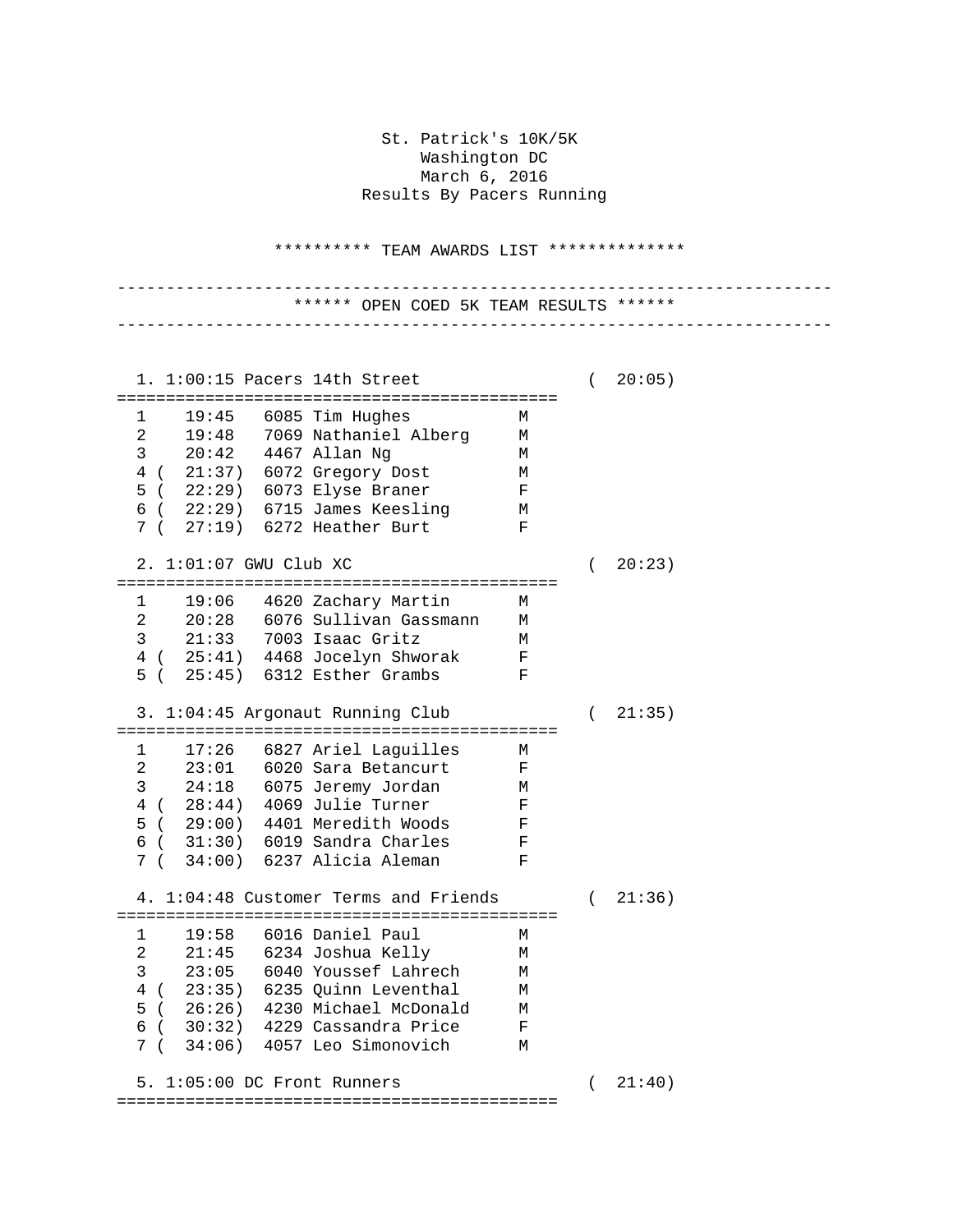1 17:37 4207 Eric Sonnenschein M 2 23:38 4098 Lennie Carter M 23:45 4317 Daniel Wackerow M<br>24:26) 6887 Anthony Vincent M 4 ( 24:26) 6887 Anthony Vincent M 5 ( 24:38) 6254 Socrates Tiglao M 6 ( 26:56) 4099 Charles Divan<br>7 ( 30:49) 6888 Jennifer Galvin F 7 ( 30:49) 6888 Jennifer Galvin F 6. 1:07:06 CD FIT ( 22:22) ============================================= 20:03 6513 Jeffrey Pasqual M<br>23:28 6135 Kim Remsberg Mark 2 23:28 6135 Kim Remsberg F<br>3 23:35 6309 Robyn Warner F 3 23:35 6309 Robyn Warner F 4 ( 24:46) 5096 Laura Devillier F 5 ( 25:50) 5098 Eileen Devillier F 6 ( 32:50) 4966 Donaldo Fong M 7 ( 33:15) 5097 Jodee Devillier F 7. 1:13:10 Fury ( 24:24) ============================================= 22:35 5179 Valerie Malley F 2 25:04 5180 Tiffany Malley F 3 25:31 5260 Rachel Mayberry F 4 ( 25:31) 5174 Zada Smallwood F  $5$  (  $26:14$ ) 4667 Edvin Aristondo 6 ( 27:27) 5175 Brandon Smallwood M<br>7 ( 30:17) 4501 Danika Goulding F 7 ( 30:17) 4501 Danika Goulding F 8. 1:13:38 GWURunners ( 24:33) ============================================= 1 24:18 4331 Zeinab Bakillah F 2 24:37 4187 Chris Evans M<br>3 24:43 4370 Evan Drumwright M 24:43 4370 Evan Drumwright M<br>24:56) 4168 Pamela Acero F 4 ( 24:56) 4168 Pamela Acero F 5 ( 25:30) 4214 Grace Rahman F 6 ( 25:41) 4368 Katie Takeuchi F 7 ( 28:59) 4186 Meg Keswani F 9. 1:15:32 Special Counsel Alderson ( 25:11) ============================================= 1 22:01 5139 Ariel Rayman M<br>2 25:01 4074 Christopher Jones M 25:01 4074 Christopher Jones M<br>28:30 4197 Corinne McClain F 3 28:30 4197 Corinne McClain 10. 1:15:54 Devil Dogs ( 25:18) ============================================= 1 23:05 6296 Mackenzie Carter M 2 25:04 6289 Dakota Bradley-Benham M 27:45 6294 Kaitlynn Gilbreth F<br>29:13) 6291 Alvssa Vondras F 4 ( 29:13) 6291 Alyssa Vondras F 5 ( 29:55) 6290 Devin Phommachanh F 6 ( 32:06) 6297 Courtney Green F 7 ( 32:06) 6298 Joseph Abrego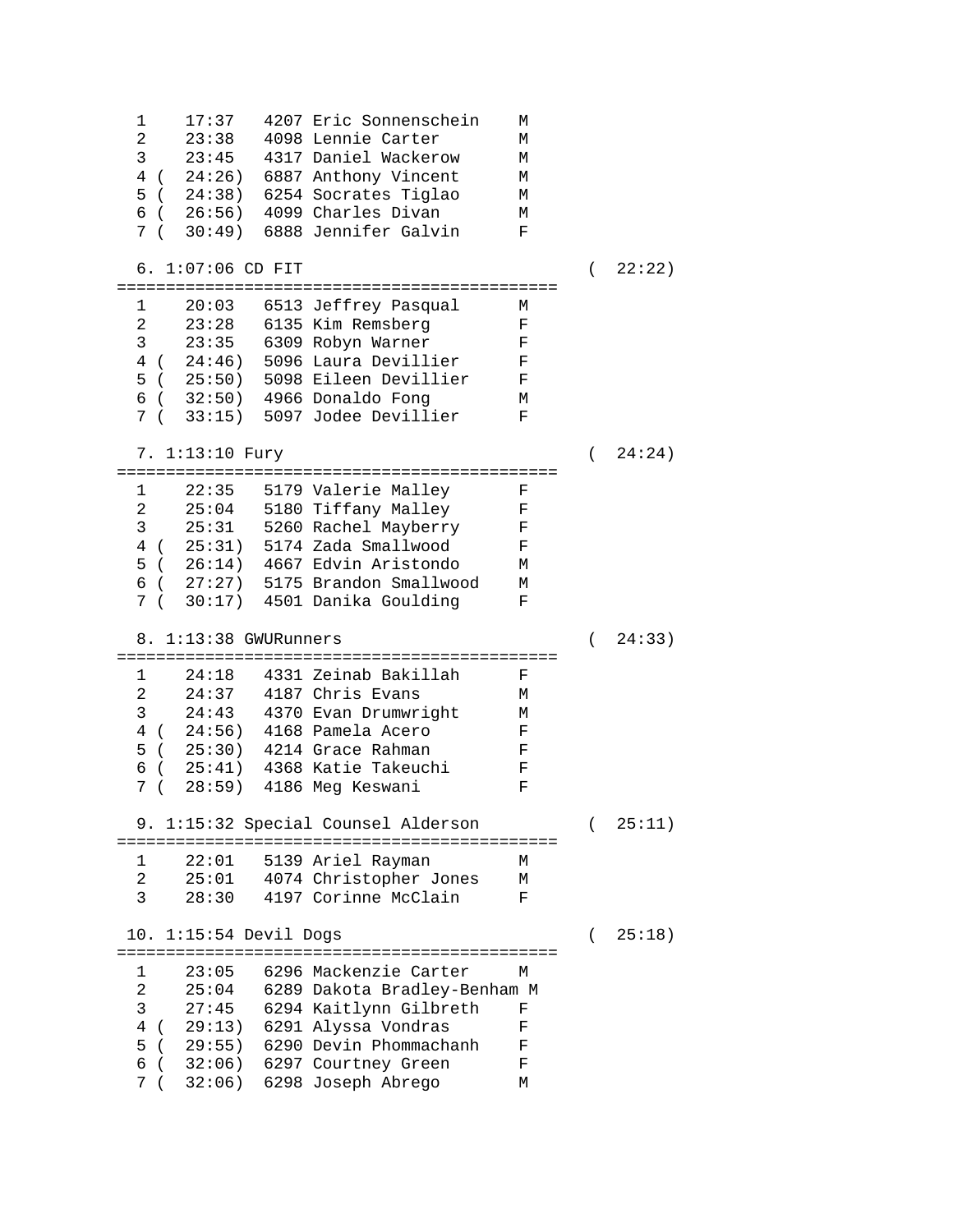11. 1:18:15 Fishbowl Brewing Company ( 26:05) ============================================= 1 23:53 6833 Hanna Pillion F 2 26:28 6338 Andrew Oetman M 27:54 7065 Nick Ettema 12. 1:18:45 Knoll Knomes ( 26:15) ============================================= 1 25:31 4945 Stephanie Smore F 2 26:00 4947 Rachel Brennan F 2 20100 111<br>3 27:14 4946 Joelle Jach F<br>4 ( 27:17) 4939 Matt Karner M 4 ( 27:17) 4939 Matt Karner M 5 ( 27:56) 4951 Ashley Gassan F  $6$  (  $34:19$ ) 4948 Liz Wozny 7 ( 50:35) 4938 Stephanie Karner F 13. 1:19:32 Green Mexicans ( 26:31) ============================================= 1 26:03 5201 Melissa Bridges F 26:40 6691 Catalina Rosales F<br>26:49 6690 Erica Gonzalez F 3 26:49 6690 Erica Gonzalez F<br>4 ( 39:24) 5202 Kelly Cruz F 4 ( 39:24) 5202 Kelly Cruz F<br>5 ( 42:25) 5203 Laura Gonzalez F 5 ( 42:25) 5203 Laura Gonzalez F 14. 1:20:42 Kellen ( 26:54) ============================================= 1 25:29 5257 Laura Dwulet F 2 25:42 5292 Jim Wolters M 3 29:31 5258 Lauren Lemunyan F 15. 1:21:57 Lucky Love ( 27:19) ============================================= 1 23:43 6784 Daniel Leary M<br>2 23:44 6782 Shelly Arnoldi F 2 23:44 6782 Shelly Arnoldi F 3 34:30 7032 Agnes Sullivan F<br>4 ( 34:38) 7033 Drew Sullivan F 4 ( 34:38) 7033 Drew Sullivan F 16. 1:25:37 Accenture ( 28:33) ============================================= 1 26:56 5078 Sarah Engel F 2 28:20 6112 Samuel Sisto M 30:21 7054 Brigitte Tondreau F<br>31:24) 7073 Jin Lin M 4 ( 31:24) 7073 Jin Lin M 17. 1:27:25 Sigma Kappa ( 29:09) ============================================= 1 27:39 6671 Ann O'Connell F<br>2 29:53 4753 Isabel Maun F 2 29:53 4753 Isabel Maun F 3 29:53 4755 Oya Zaimoglu F 4 ( 36:01) 4374 Lauren Zdanowitz F 5 ( 36:02) 4650 Isabelle Beegle-Levin F 18. 1:29:06 Team Shamrocked ( 29:42) =============================================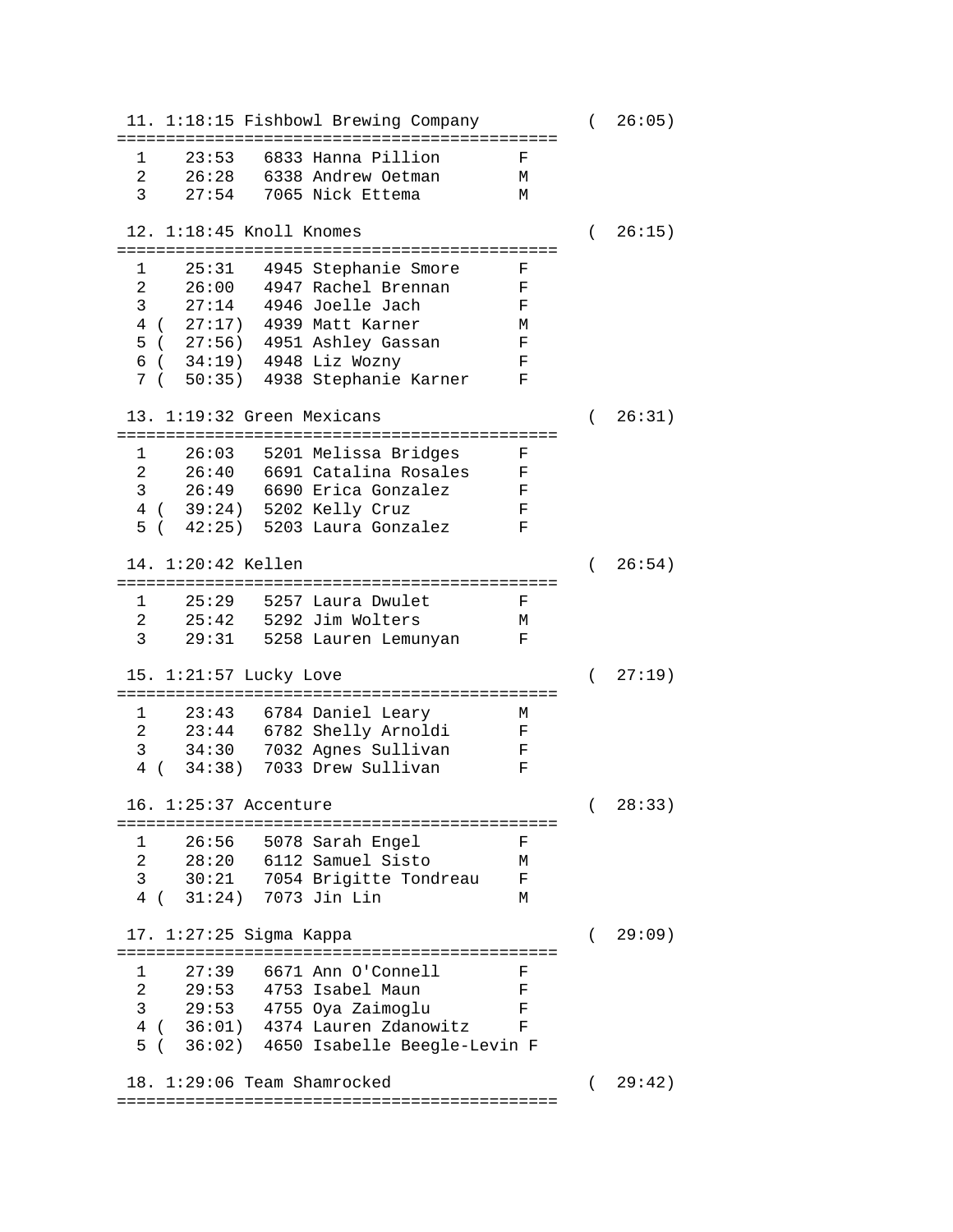1 29:15 4407 Meaghan Butler F 2 29:18 4408 Lara Snead F<br>3 30:33 4403 Bonnie Alexander F 30:33 4403 Bonnie Alexander F<br>30:35) 4409 Olivia Koerner F 4 ( 30:35) 4409 Olivia Koerner F 19. 1:30:15 OConnell Parents ( 30:05) ============================================= 1 23:11 5064 Michael Stella M  $2$   $28:08$   $5289$  Scott Oudkirk<br>3  $38:56$   $5063$  Jacqueline Madde 3 38:56 5063 Jacqueline Madden F 20. 1:31:09 PwC ITS ( 30:23) ============================================= 1 29:52 6339 Evelyn King 2 30:37 6898 Tim Shields M 3 30:40 6899 Shant Ayanian M<br>4 ( 31:55) 4562 Tracie Lopez F 4 ( 31:55) 4562 Tracie Lopez F 21. 1:32:52 TCW Minnie Howard ( 30:58) ============================================= 28:51 6592 Mary Beth Thompson F 2 32:00 4727 Rashida Bradley F 3 32:01 5148 Stephanie Ghent F 4 ( 34:53) 5131 Chelsea Bradford F 5 ( 39:27) 5359 Alanna Dushok F 22. 1:32:55 AICR Wellnuts ( 30:59) ============================================= 1 30:09 4045 Ana Zelada F 2 30:28 4046 Brenda Zelada F 3 32:18 6008 Teresa Perdomo F 4 ( 32:19) 6009 Daniel Hendry M  $5$  (  $35:03$ )  $4048$  Luis Lobo 6 ( 36:06) 4049 Michael Wyatt M 7 ( 39:32) 4047 Genevieve Paul F 23. 1:34:24 This is 40 ( 31:28) ============================================= 1 30:03 5229 Alejandra Almonte F 2 30:34 5326 Abed Ali<br>3 33:47 5327 Paige Ham 3 33:47 5327 Paige Hamrick F 24. 1:37:04 45DOF ( 32:22) ============================================= 1 25:49 4226 Zarin Newman M 2 35:26 4228 Agnes Newman F 3 35:49 4167 Benita Green F 4 ( 38:33) 4227 Sheba Newman-Blount F 5 ( 41:18) 4166 Lela Sallis F 25. 1:39:00 Shillers Select ( 33:00) ============================================= 1 26:12 4307 Scott Shiller M 2 36:24 4309 Abigail Ruiz F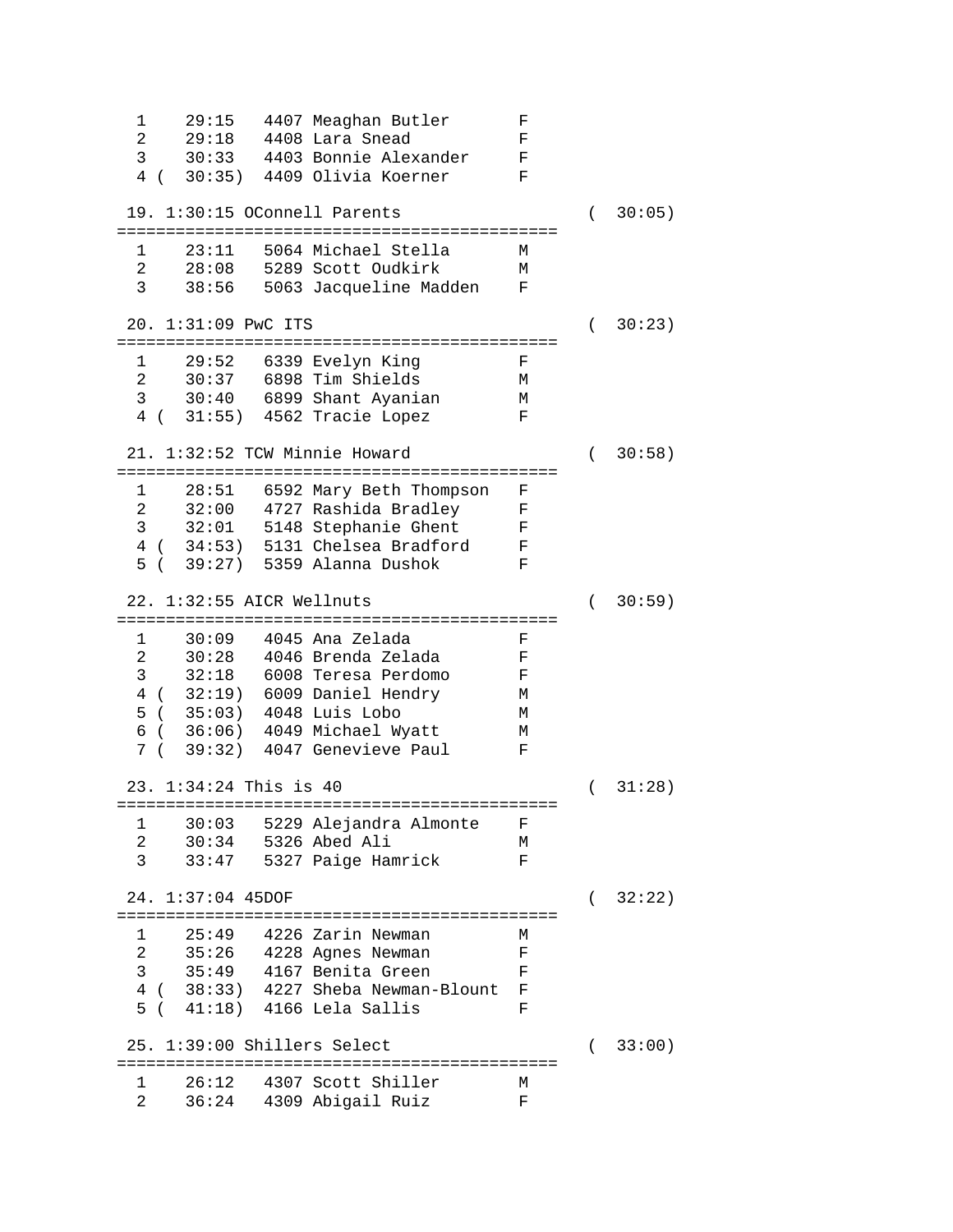3 36:24 4308 Erin Piper F 26. 1:39:53 YevoLution ( 33:18) ============================================= 1 18:46 4558 Evo Pavosevich M 2 34:41 4557 Robert Pavosevich M<br>3 46:26 4492 Sharon Belliveau F 3 46:26 4492 Sharon Belliveau F 26. 1:39:53 Lucky Charms ( 33:18) ============================================= 1 33:15 4177 Trevina Joseph F 2 33:16 4178 Kevin Anderson M<br>3 33:22 4180 April Xayavong F 3 33:22 4180 April Xayavong F 4 ( 33:27) 4176 Georgia Pearson F 5 ( 33:29) 4179 Patrick Fay M 28. 1:40:35 Team Awesome Socks ( 33:32) ============================================= 1 29:21 5333 Jeanne Boone F<br>2 35:37 6299 Amy Dinkin F 2 35:37 6299 Amy Dinkin F 3 35:37 6886 Elizabeth Lowery F 29. 1:43:14 Living Rasavage ( 34:25) ============================================= 1 27:59 4606 Edward Rasavage M 2 37:22 4709 Megan Rasavage F 3 37:53 4016 Nancy Rasavage F 30. 1:45:13 GreenTigers ( 35:05) ============================================= 1 28:02 4980 Alfred Ramirez M 2 38:27 4981 Julia Ramirez F 3 38:44 4982 Alexis Ledesma F 4 ( 38:54) 4983 Richard Ledesma M 31. 1:48:27 Carney Clan ( 36:09) ============================================= 1 31:30 4575 Jason Carney M 2 31:31 4578 Caity Carney F 3 45:26 4577 Jake Carney M 4 ( 45:28) 4581 Julia Carney F 5 ( 45:41) 4576 Cheri Carney F 32. 2:00:28 Gages Gallopers ( 40:10) ============================================= 1 37:41 5362 Angela Wallace F 2 37:42 5361 Trey Ramirez M 45:05 5360 Daniel Gage 33. 2:15:13 Awesome Team ( 45:05) ============================================= 1 25:11 6645 Adriana Anderson F 2 55:01 6628 Matt Anderson M<br>3 55:01 5132 Mimi Guerrero F 3 55:01 5132 Mimi Guerrero F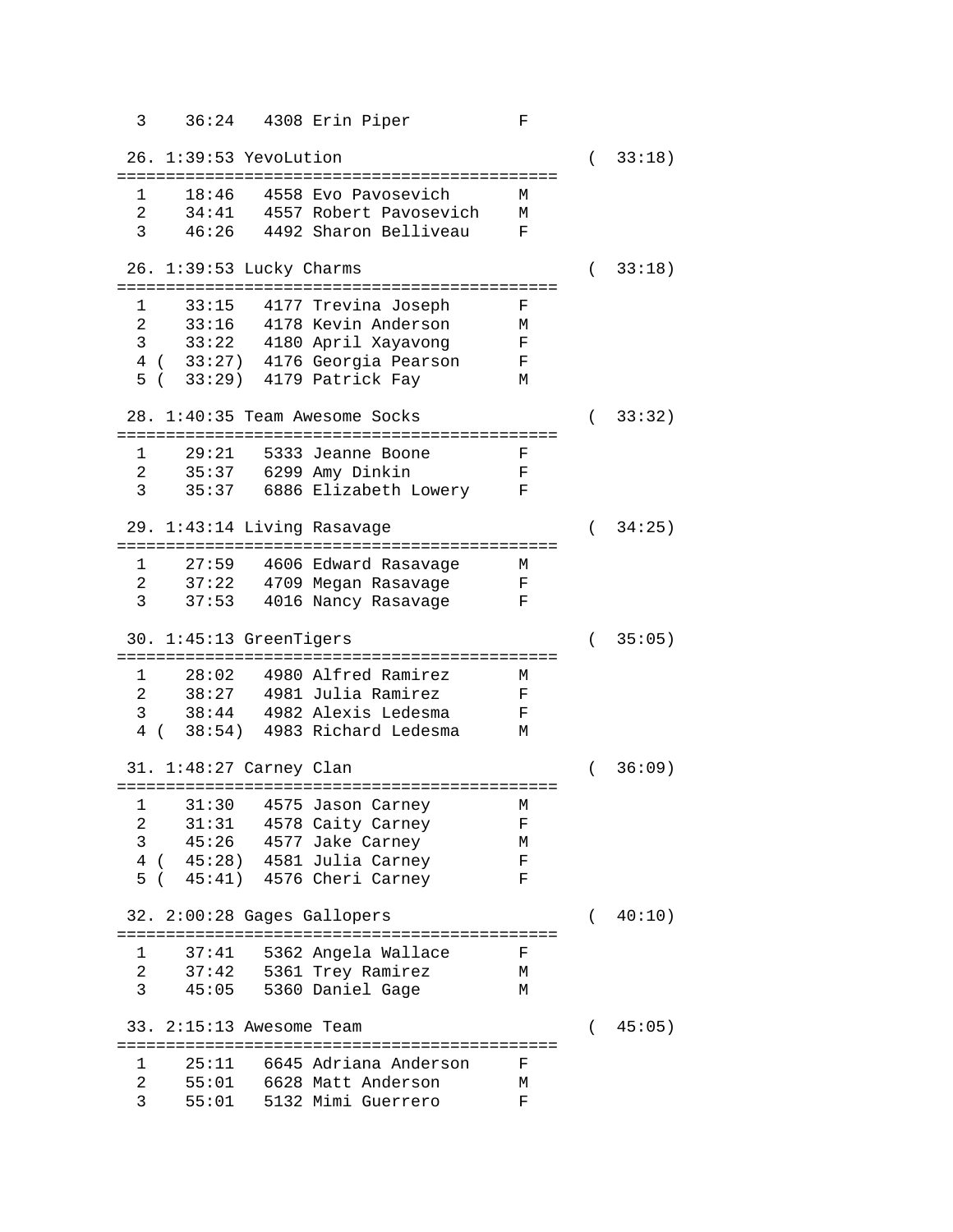34. 2:27:18 Noonan Family ( 49:06) ============================================= 46:54 4286 William Noonan M<br>46:58 4283 Kelsey Noonan F 2 46:58 4283 Kelsey Noonan F 3 53:26 4284 Meghan Noonan F 4 ( 53:29) 4282 Denise Noonan F 35. 2:28:44 Awesome ( 49:35) ============================================= 1 49:30 4959 Summer Light F 2 49:31 4958 Norah Emery F 3 49:43 4955 Tim Froemke M<br>4 (49:45) 4953 Eliza Froemke F 4 ( 49:45) 4953 Eliza Froemke 5 ( 54:37) 4954 Jj Froemke M<br>6 ( 54:43) 4957 Elora Smith F 6 ( 54:43) 4957 Elora Smith F 7 ( 54:46) 4956 Melanie Froemke F ------------------------------------------------------------------------- \*\*\*\*\*\* OPEN ALL MALE 5K TEAM RESULTS \*\*\*\*\*\* ------------------------------------------------------------------------- ------------------------------------------------------------------------- \*\*\*\*\*\* OPEN ALL FEMALE 5K TEAM RESULTS \*\*\*\*\*\* ------------------------------------------------------------------------- 1. 1:16:45 Stroller Strong Moms ( 25:35) ============================================= 1 23:44 5005 Kelli Berger F<br>2 24:12 5002 Kate Kev F 2 24:12 5002 Kate Key F<br>3 28:49 4978 Alexis Ward F 3 28:49 4978 Alexis Ward F 4 ( 29:37) 5234 Jessica Razook F 5 ( 30:16) 5011 Megan Brookes F 6 ( 33:51) 4971 Tara McDonald F 7 ( 34:20) 4611 Andrea McFerran F 2. 1:18:04 Irish I Was Faster ( 26:02) ============================================= 1 23:41 4109 Aiyda Ghahramani F 2 25:32 4107 Katrina Iobst F 3 28:51 4108 Maria Saab F ------------------------------------------------------------------------- \*\*\*\*\*\* ALL MALE RACING 5K TEAM RESULTS \*\*\*\*\*\* -------------------------------------------------------------------------